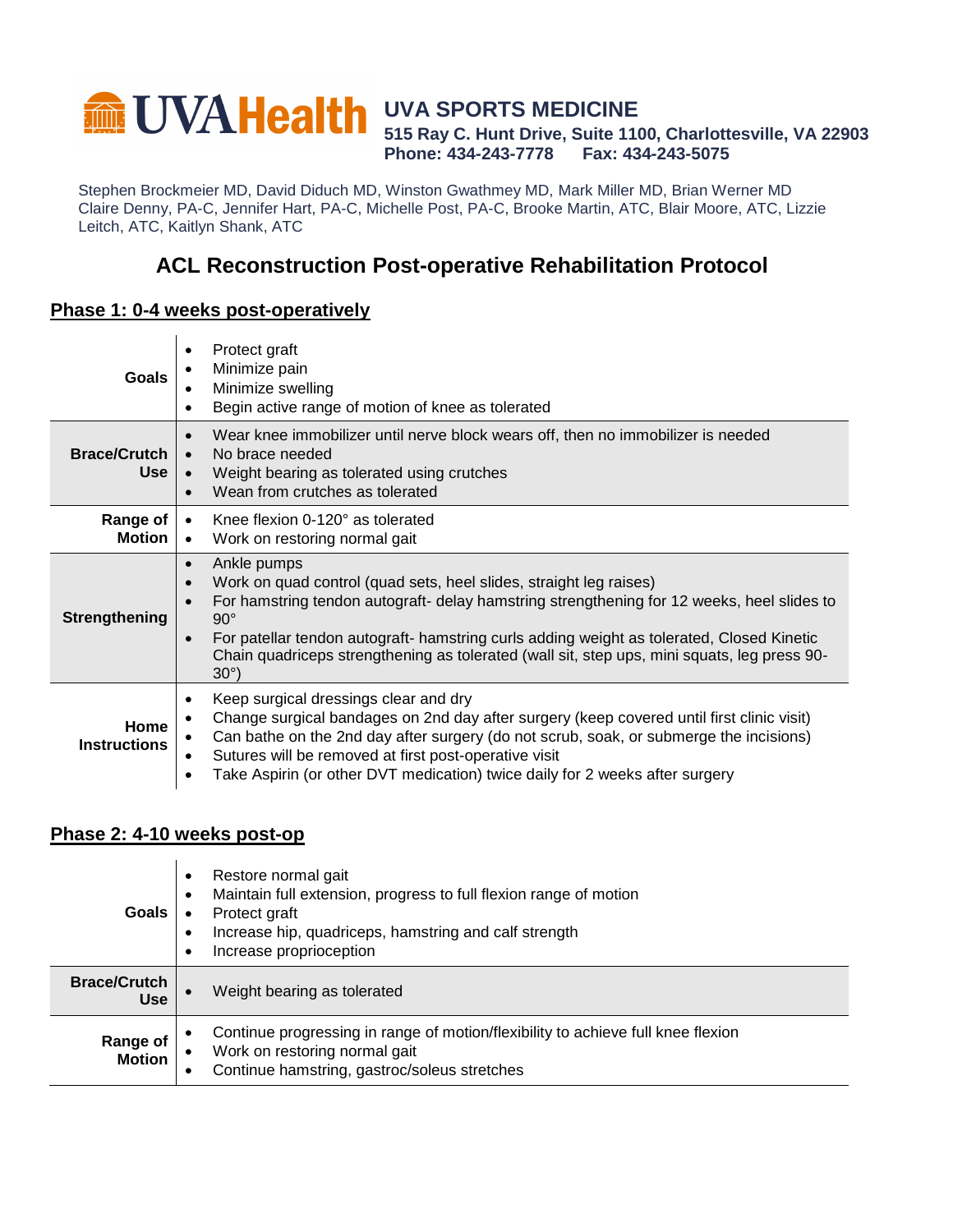| Strengthening       | Closed kinetic chain strengthening<br>Patellar tendon autograft procedures: one-leg squats, leg press, step ups at<br>$\Omega$<br>increased height, partial lunges, deeper wall sits, lunge walks<br>Initiate CKC quad strengthening and progress as tolerated for hamstring tendon<br>$\circ$<br>autograft procedures: wall sits, step-ups, mini-squats, Leg press 90o-30o, lunges<br>Stairmaster - begin with short steps, avoid hyperextension<br>Nordic Trac or elliptical machine for conditioning<br>Stationary bike – progress time and resistance as tolerated<br>Continue to progress proprioceptive activities for patellar tendon autograft procedures;<br>initiate for hamstring tendon autograft procedures: ball toss, balance beam, mini-<br>trampoline balance<br>Continue to progress hip, hamstring, and calf strengthening as tolerated<br>If available, begin running in pool (waist deep) or an unweighted treadmill at 8 weeks |  |
|---------------------|------------------------------------------------------------------------------------------------------------------------------------------------------------------------------------------------------------------------------------------------------------------------------------------------------------------------------------------------------------------------------------------------------------------------------------------------------------------------------------------------------------------------------------------------------------------------------------------------------------------------------------------------------------------------------------------------------------------------------------------------------------------------------------------------------------------------------------------------------------------------------------------------------------------------------------------------------|--|
| <b>Home</b>         | Continue physical therapy and home exercises                                                                                                                                                                                                                                                                                                                                                                                                                                                                                                                                                                                                                                                                                                                                                                                                                                                                                                         |  |
| <b>Instructions</b> | Work on achieving full range of motion                                                                                                                                                                                                                                                                                                                                                                                                                                                                                                                                                                                                                                                                                                                                                                                                                                                                                                               |  |

# **Phase 3: 10-16 weeks post-op**

| <b>Goals</b>                      | Full range of motion<br>$\bullet$<br>Improve strength, endurance, and proprioception of lower extremity<br>Protect patellofemoral joint<br>Normal running mechanics/gait<br>Strength approximately 70% of the uninvolved lower extremity (using isokinetic evaluation<br>if available)                                                                                                                                                                                                                                                                                                                                                                                            |  |  |
|-----------------------------------|-----------------------------------------------------------------------------------------------------------------------------------------------------------------------------------------------------------------------------------------------------------------------------------------------------------------------------------------------------------------------------------------------------------------------------------------------------------------------------------------------------------------------------------------------------------------------------------------------------------------------------------------------------------------------------------|--|--|
| <b>Brace/Crutch</b><br><b>Use</b> | Full weight bearing                                                                                                                                                                                                                                                                                                                                                                                                                                                                                                                                                                                                                                                               |  |  |
| Range of<br><b>Motion</b>         | Continue range of motion exercises to maintain full active ROM                                                                                                                                                                                                                                                                                                                                                                                                                                                                                                                                                                                                                    |  |  |
| <b>Strengthening</b>              | Initiate OKC knee extensions 90°-30°, progress to eccentrics<br>$\bullet$<br>Begin swimming if desired<br>$\bullet$<br>If available, isokinetics (with anti-shear device) – begin with mid-range speeds (1200/sec –<br>240o/sec)<br>Progress toward FWB running at 12 weeks for BTB autograft, 16 weeks for hamstring<br>tendon autograft<br>Progressive hip, quadriceps, hamstring, and calf strengthening<br>$\bullet$<br>Advance proprioceptive activities to initiate agility activities<br>Recommend isokinetic test with anti-shear device at 12 weeks for BTB autograft, 14-16<br>$\bullet$<br>weeks for hamstring tendon autograft- used to guide continued strengthening |  |  |

# **Phase 4: 4-6 months post-op**

| Goals                             | Symmetric performance of basic and sport specific agility drills<br>Single hop and 3 hop tests 85% of uninvolved lower extremity (STEP and LEAP testing will<br>need to be scheduled 4 months and 6 months after surgery – information will be given at<br>follow-ups appointments in the Sports Medicine clinic)<br>Quadriceps and hamstring strength at least 85% of uninvolved lower extremity per<br>isokinetic strength test |
|-----------------------------------|-----------------------------------------------------------------------------------------------------------------------------------------------------------------------------------------------------------------------------------------------------------------------------------------------------------------------------------------------------------------------------------------------------------------------------------|
| <b>Brace/Crutch</b><br><b>Use</b> | Full weight bearing                                                                                                                                                                                                                                                                                                                                                                                                               |